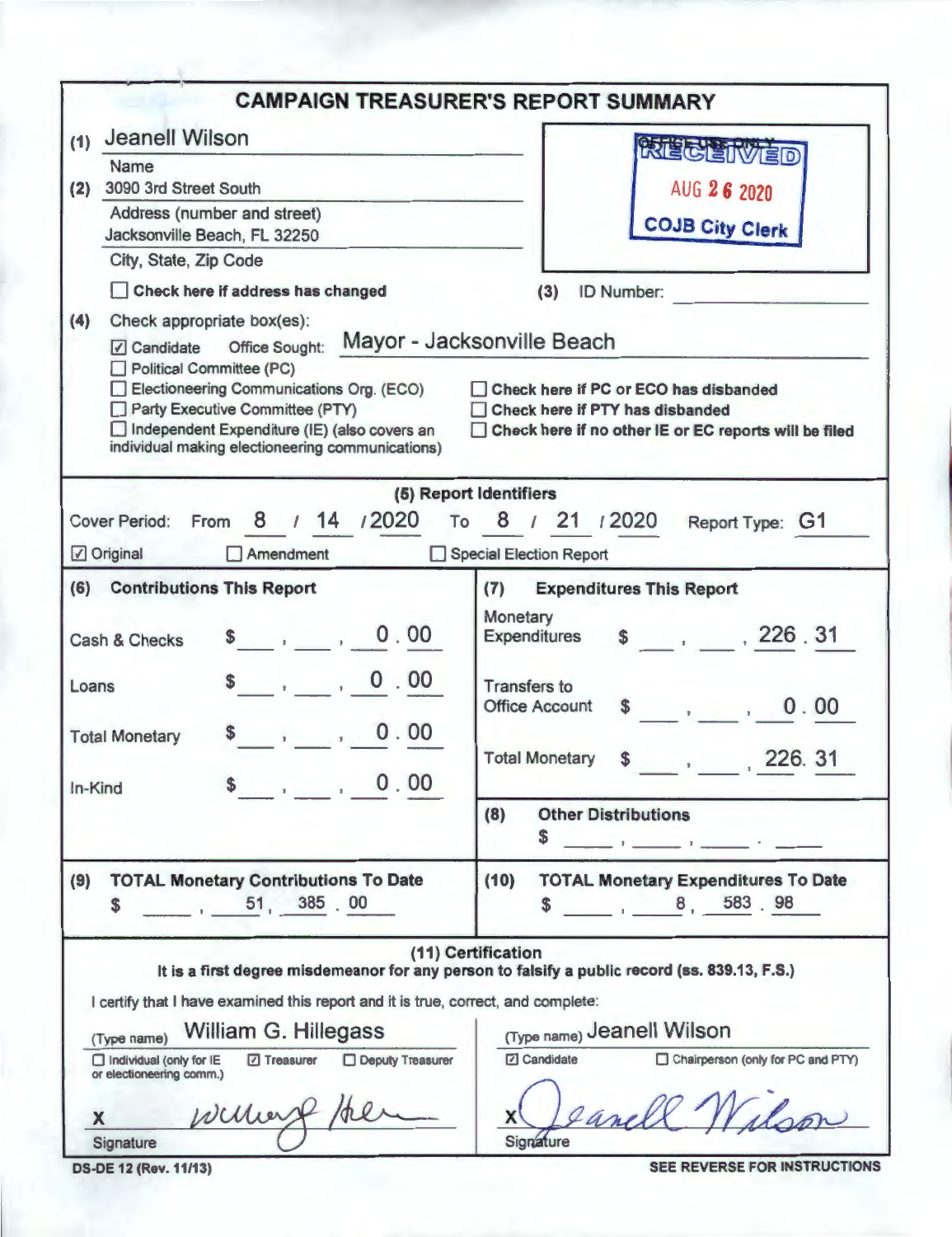| <b>CAMPAIGN TREASURER'S REPORT - ITEMIZED CONTRIBUTIONS</b><br>$\mathbf{A} = \mathbf{A} \mathbf{A} + \mathbf{A} \mathbf{A}$<br>Jeanell Wilson<br>(2) I.D. Number $N/A$<br>$(1)$ Name |                                                                                                                                                                                      |                                         |                             |                                |                   |                |  |  |
|--------------------------------------------------------------------------------------------------------------------------------------------------------------------------------------|--------------------------------------------------------------------------------------------------------------------------------------------------------------------------------------|-----------------------------------------|-----------------------------|--------------------------------|-------------------|----------------|--|--|
|                                                                                                                                                                                      | (3) Cover Period $\frac{8}{\pi}$ / $\frac{14}{\pi}$ / $\frac{2020}{\pi}$ through $\frac{8}{\pi}$ / $\frac{21}{\pi}$ / $\frac{2020}{\pi}$ (4) Page $\frac{1}{\pi}$ of $\frac{1}{\pi}$ |                                         |                             |                                |                   |                |  |  |
| (5)<br>Date<br>(6)<br>Sequence<br>Number                                                                                                                                             | (7)<br><b>Full Name</b><br>(Last, Suffix, First, Middle)<br><b>Street Address &amp;</b><br>City, State, Zip Code                                                                     | (8)<br>Contributor<br>Type   Occupation | (9)<br>Contribution<br>Type | (10)<br>In-kind<br>Description | (11)<br>Amendment | (12)<br>Amount |  |  |
|                                                                                                                                                                                      |                                                                                                                                                                                      |                                         |                             |                                |                   |                |  |  |
|                                                                                                                                                                                      |                                                                                                                                                                                      |                                         |                             |                                |                   |                |  |  |
|                                                                                                                                                                                      |                                                                                                                                                                                      |                                         |                             |                                |                   |                |  |  |
|                                                                                                                                                                                      |                                                                                                                                                                                      |                                         |                             |                                |                   |                |  |  |
|                                                                                                                                                                                      |                                                                                                                                                                                      |                                         |                             |                                |                   |                |  |  |
|                                                                                                                                                                                      |                                                                                                                                                                                      |                                         |                             |                                |                   |                |  |  |
|                                                                                                                                                                                      |                                                                                                                                                                                      |                                         |                             |                                |                   |                |  |  |

**DS-DE 13 (Rev. 11/13)** SEE REVERSE FOR INSTRUCTIONS AND CODE VALUES